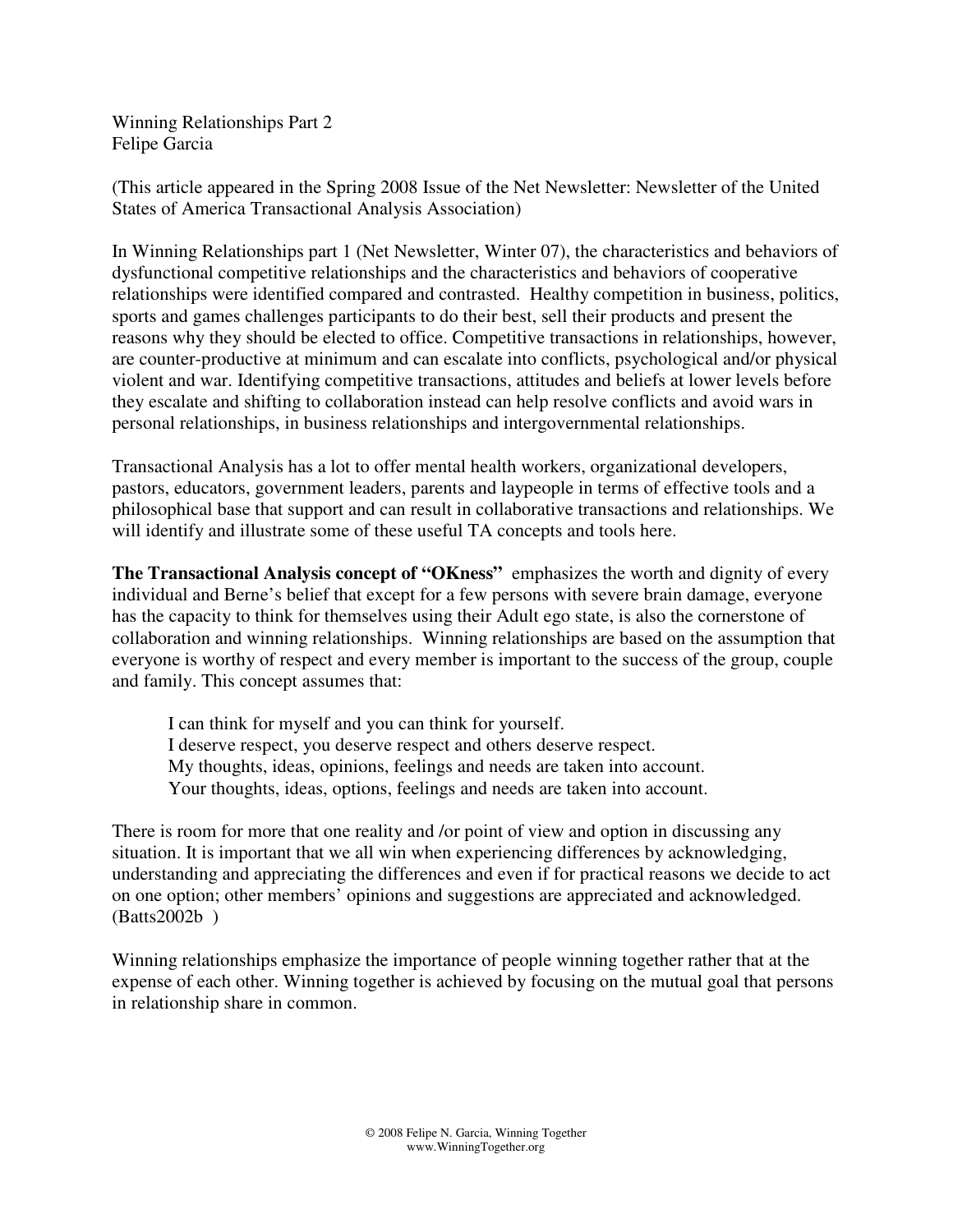Some examples of mutual goals are:

Maintaining a couple and/ or family relationship that is loving and supportive of each others health and personal development, growth and success. .

Establishing and maintaining our work team to succeed in our mission and goals including increased profits and excellent results or products.

Other Transactional Analysis tools which are helpful in supporting winning relationships include the following.

### **Strategic use of the Parent ego state**.

Nurturing Parent behaviors encouraging desired behaviors and creative thinking.

 "that is a great idea; let us see how to include it". "You are a very important part of this team and we all value and appreciate your presence and contributions".

Avoid abusive critical and controlling Parent. behaviors.

"You are stupid" "that is a stupid idea"

Asking before giving unsolicited advice;

"I have some suggestions on how to do that in a way I have found to be effective, are you interested in hearing it?"

Refraining from dysfunctional rescuing by doing something for another that they can do for themselves. Not giving team members, students, family members or subordinates feedback on behaviors that are negatively impacting their career or life and getting in the way of the team's working and winning together.

Passing judgments without owning it as opinion and not fact also constitute competitive transactions because of the implication that there is one right way of doing things or one reality and my way is the right way.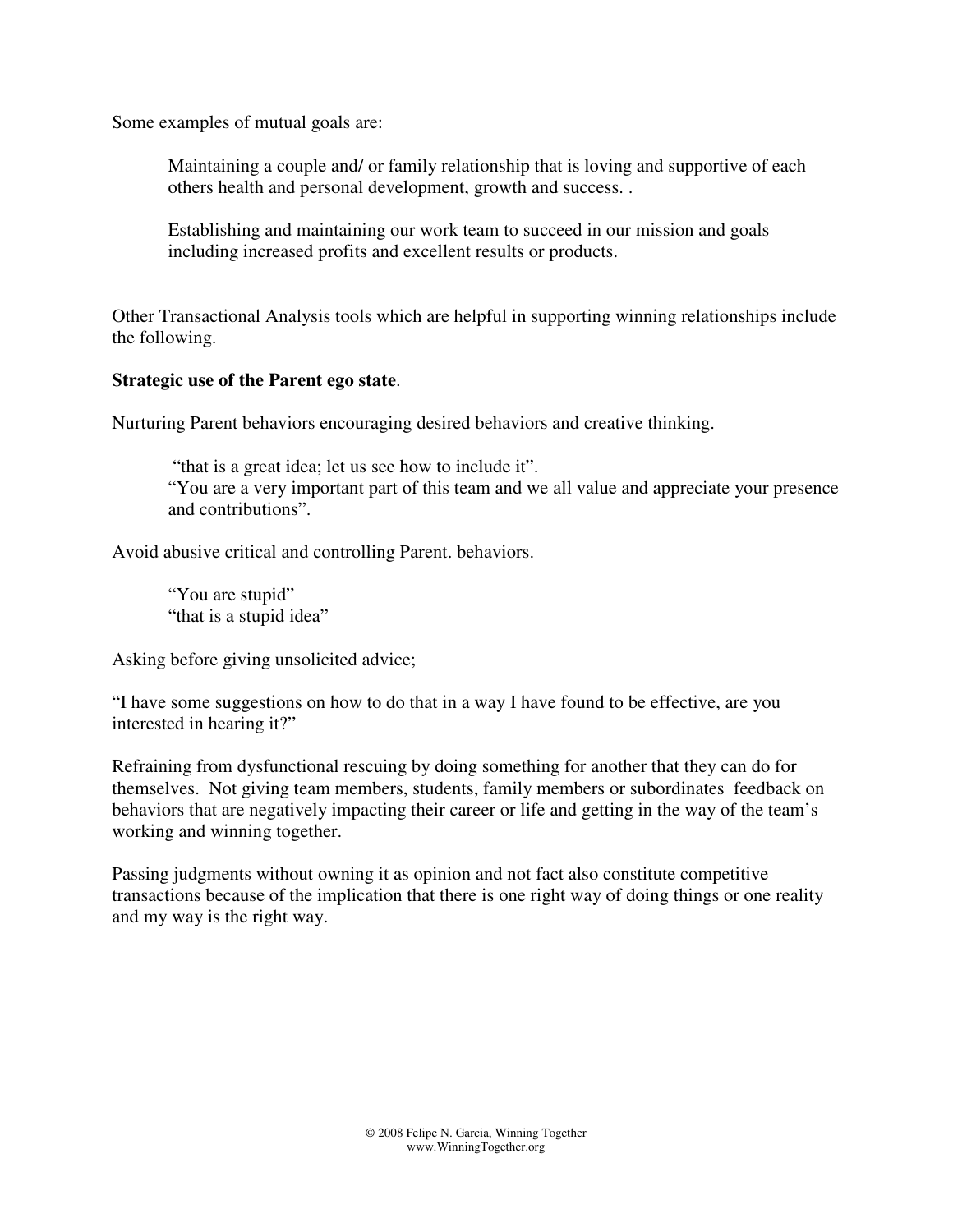### **Understanding and practicing proper use of strokes.**

Avoid giving and receiving unconditional negative strokes. This happens most often out of awareness rather than intentionally as in dysfunctional rescuing mentioned above or avoiding authentic contact concerning the other persons input, ideas, feelings, differences and needs. There is no scarcity of strokes. Give and receive conditional and unconditional strokes abundantly. Give negative conditional strokes with permission to do so and in an unconditional positive context. "You are a valuable part of this team; you delay the work of the team when you do not have the financial reports to the committee two days before the meeting."

## **Understanding and avoiding behaviors corresponding to not-ok life positions,** (Ernst 1971)

"get rid of" behaviors, "get away from" behaviors and "go no where" beliefs, attitudes and behaviors are all competitive behaviors and interrupt the capacity to win together.

We are all familiar with the theory and are committed to avoiding not- ok behaviors however, in the stress of the moment we fire people or ideas ("get rid of ) those with whom we disagree or disagree with us instead of confronting inappropriate behaviors using Adult and Child as appropriate to problem solve and stay open to other's points of view and ways of doing things.

Another way we use competitive not-ok life position behaviors is to avoid ("get away from" or "get no where") problems and people because of our fear of confronting when we are operating from win-loose frame of reference. Examples of this dysfunctional co-dependency is illustrated in the section on Passivity and Discounting below.

While adhering to a cooperative frame of reference and relationship, we invite ourselves and others in conflict to join us in finding win-win outcome to address our difficulties and our differences. Reminding ourselves and others of the mutual goal that we have in common makes working though the conflicts easier. This is true in interpersonal relationships as well as in group to group, government to government relationships.

## **Practicing options to Game and the Pay-offs** (Karpman 1971)

We all learned in our TA101 how to avoid Games, which by definition are competitive in nature; either you win or I win and mostly neither of us wins. All options offered by Karpman in his award winning article "Options" are excellent guides in moving to a cooperative relationship. In confronting the initial Game con, we invite others to be straight with us about their needs. In avoiding the con we avoid stroking ulterior or "crooked" communications. Not accepting the Game pay-off prevents us from re-enforcing our not- ok life positions and instead invites us to learn about ourselves and about others. The most powerful way to avoid the competitive transactions of Games is to offer positive stokes to ourselves and others directly which if the strokes are accepted can go a long way in maintaining cooperative and collaborative relationships.

#### **The theory of passivity, symbiosis and discounting** (Schiff and Schiff 1971)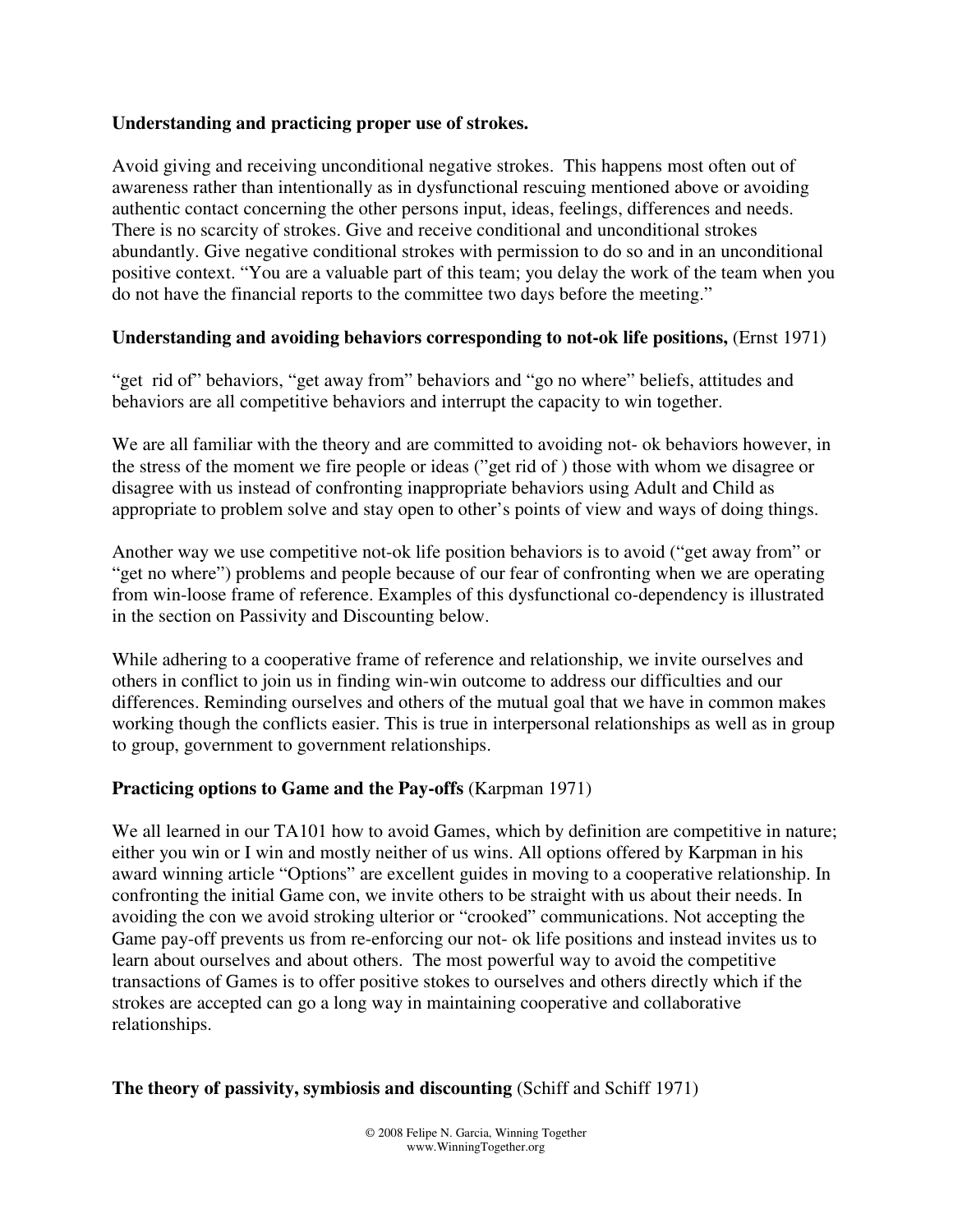This theory offer a rich assortment of Transactional Analysis tools helpful in shifting from a competitive to a cooperative paradigm.

**Passive behaviors:**, doing nothing effective to solve a problem, over adapting and pleasing instead of self care, agitating (non problem solving activity), incapacitation (either becoming totally dysfunctional) and/ or attacking others are all competitive behaviors. Such behaviors invite and sometimes force other to intervene in problem solving and reinforce the competitive "I'm not ok you are ok" and the corresponding "I'm OK, you're not OK" life positions which are characteristic of dysfunctional symbiotic and co-dependent relationships..

**Discounting** (Mellor/Schiff 1975) the problem or stimulus, minimizing the problems, the significance of problems, the solvability or ones own capacity to solve the problem prevent collaboration in identifying options for winning together.

# **Held resentments, revenge, secrets, lies and power plays** (Steiner2003)

Claude Steiner in his many writings though the years has pointed out how held resentments, secrets, lies and power plays initiated from a one down "I can't"; "poor me" or from a one up "I have the power and demand you to do it my way" perpetuate inequality and disrupt winning relationships. "Getting even" and actions to get revenge which are so predominant in competitive relationships and war are competitive in nature and do not support or encourage winning relationships.

# **Contracts** (Berne 1968)

The importance of contracts in human relationships emphasized by Eric Berne and his protégés is one of the most significant transactional analysis tools for maximizing winning relationships; avoiding Games and passive and other competitive behaviors Therapeutic contracts, work contracts and relational contracts all emphasize the active participation and understanding of all parties in the relationship. Contracts that support working towards mutually understood and supported goals are the safe-guards of maintaining winning relationships.

Transactional Analysis offers us an abundance of tool that can be very useful in building and maintaining winning relationships. Interpersonal tools are effective to the extent that each of us are committed to achieving mutual group goals; believing that it is possible for all of us to win together; avoiding destructive competitive behaviors and practicing collaboration and cooperation with each others.

References: